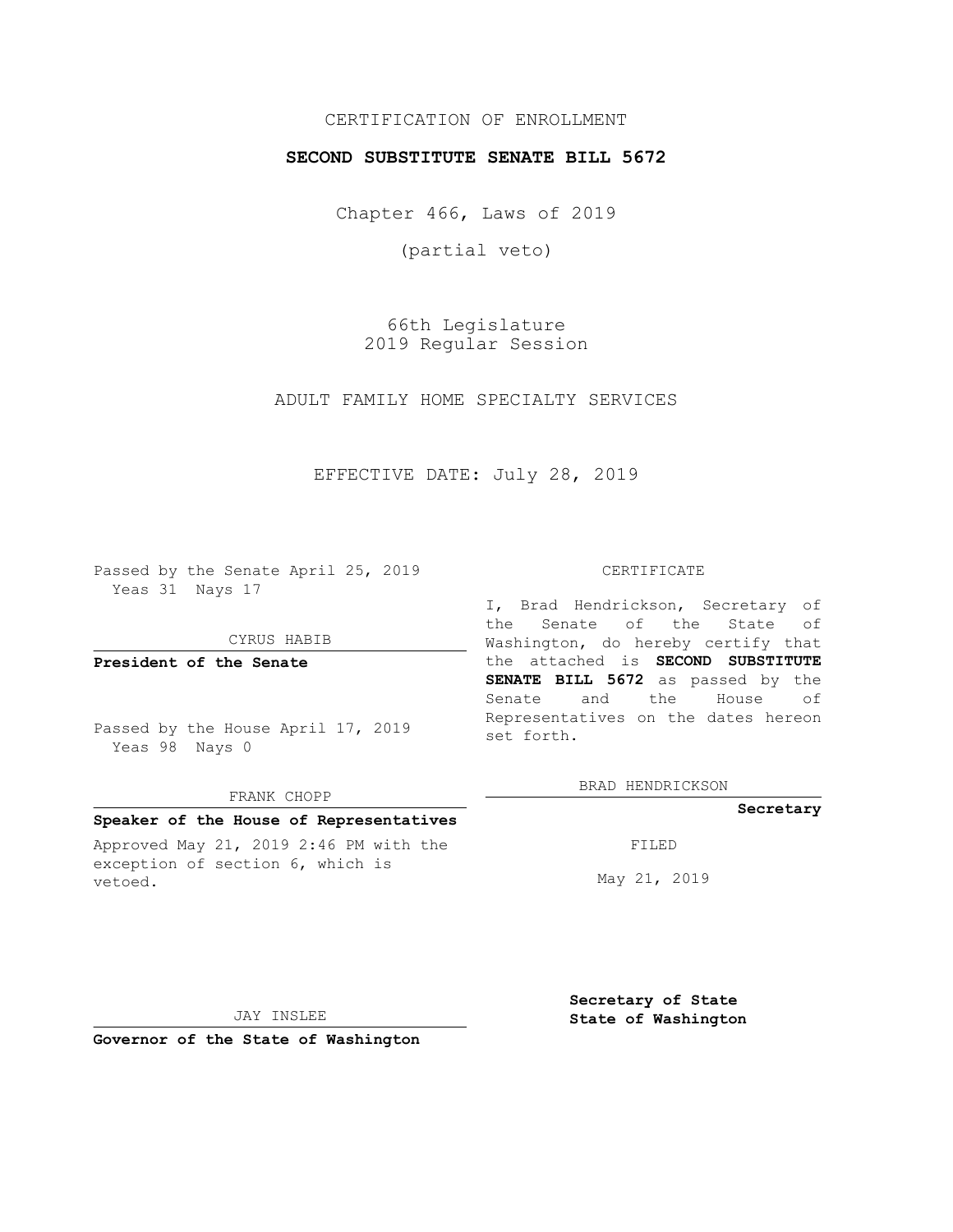### **SECOND SUBSTITUTE SENATE BILL 5672**

AS AMENDED BY THE HOUSE

Passed Legislature - 2019 Regular Session

# **State of Washington 66th Legislature 2019 Regular Session**

**By** Senate Ways & Means (originally sponsored by Senators Cleveland, O'Ban, Walsh, Wellman, Darneille, Dhingra, Hunt, Keiser, Frockt, Kuderer, Nguyen, and Saldaña)

READ FIRST TIME 03/01/19.

1 AN ACT Relating to adult family home specialty services; amending 2 RCW 70.128.010 and 70.128.230; adding new sections to chapter 70.128 3 RCW; and creating a new section.

4 BE IT ENACTED BY THE LEGISLATURE OF THE STATE OF WASHINGTON:

5 NEW SECTION. **Sec. 1.** A new section is added to chapter 70.128 6 RCW to read as follows:

 (1) Subject to the availability of amounts appropriated for this specific purpose, the developmental disabilities administration within the department shall work with stakeholders to design and implement services for individuals living in adult family homes who have a primary need of care related to a developmental or intellectual disability. These services must be enhancements or in addition to services currently available, and designed to meet the 14 specific provisions related to the assessment, environment, 15 regulations, provision of care, and training requirements. These services must be enhancements or in addition to services currently available, and designed to support an intentional environment to improve resident quality of life, promote resident safety, including protecting safety in relationships between residents, increase resident length of stay, clarify regulations, streamline training requirements, reduce the need for institutional settings, and attract

p. 1 2SSB 5672.SL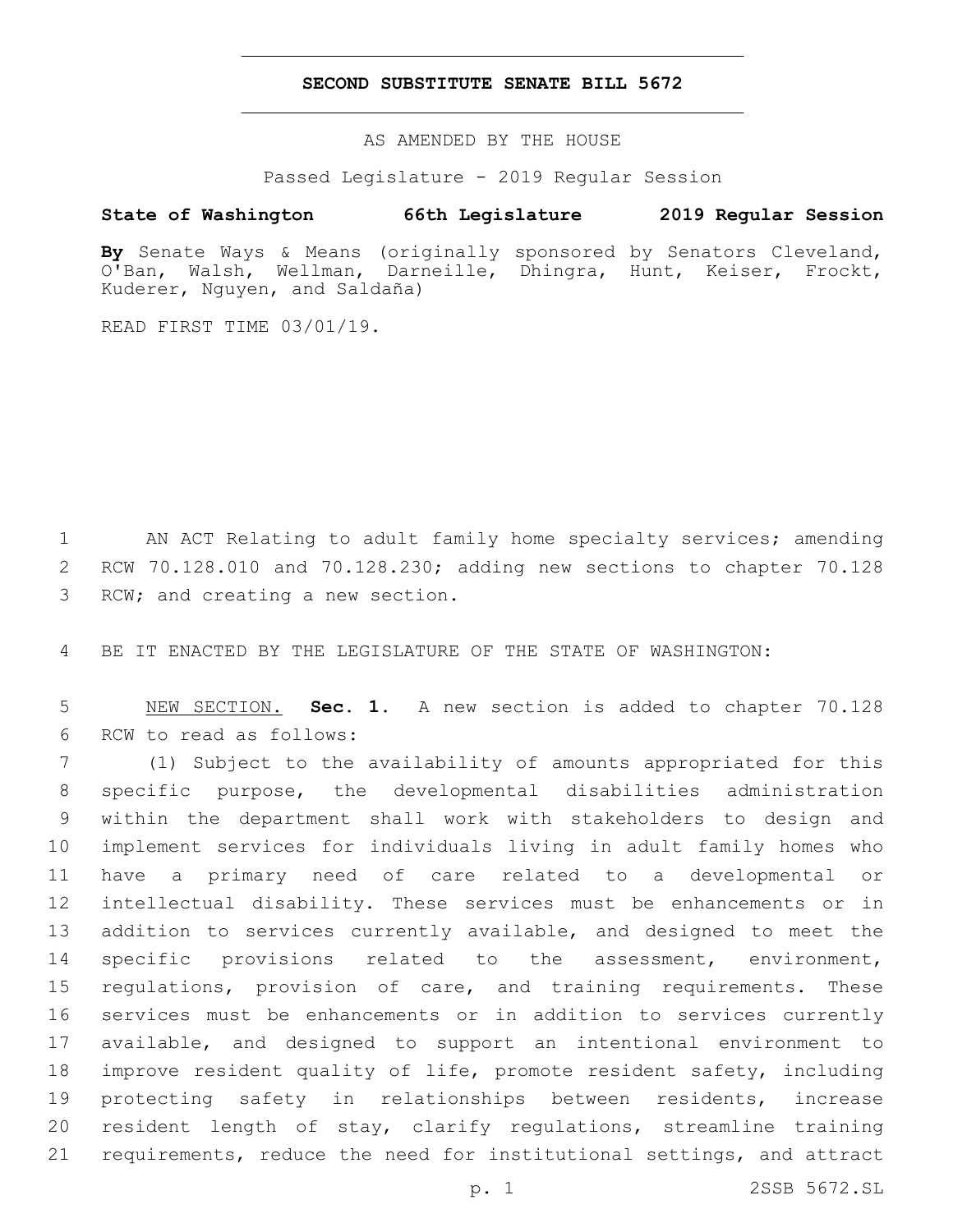more adult family home providers to develop such highly needed resources. The recommendations for these services must be completed by June 1, 2020, for consideration and implementation in the 2021-2023 biennium.4

 (2) Subject to the availability of amounts appropriated for this specific purpose, the aging and long-term support administration within the department shall work with stakeholders to design and implement proposed services for individuals living in adult family homes that are dedicated solely to the care of individuals with dementia, including Alzheimer's disease. These services must be enhancements or in addition to services currently available, and designed to include specific provisions related to the assessment, environment, regulations, provision of care, and training requirements. These services must be designed to support an intentional environment to improve resident quality of life, promote resident safety, including protecting safety in relationships between residents, increase resident length of stay, clarify regulations, streamline training requirements, reduce the need for institutional settings, and attract more adult family home providers to develop such highly needed resources. The recommendations for these services must be completed by June 1, 2020, for consideration and implementation in the 2021-2023 biennium.22

 **Sec. 2.** RCW 70.128.010 and 2007 c 184 s 7 are each amended to 24 read as follows:

 Unless the context clearly requires otherwise, the definitions in 26 this section apply throughout this chapter.

 (1) "Adult family home" means a residential home in which a person or persons provide personal care, special care, room, and board to more than one but not more than six adults who are not related by blood or marriage to the person or persons providing the 31 services.

 (2) "Provider" means any person who is licensed under this chapter to operate an adult family home. For the purposes of this section, "person" means any individual, partnership, corporation, association, or limited liability company.35

 (3) "Department" means the department of social and health 37 services.

 (4) "Resident" means an adult in need of personal or special care in an adult family home who is not related to the provider.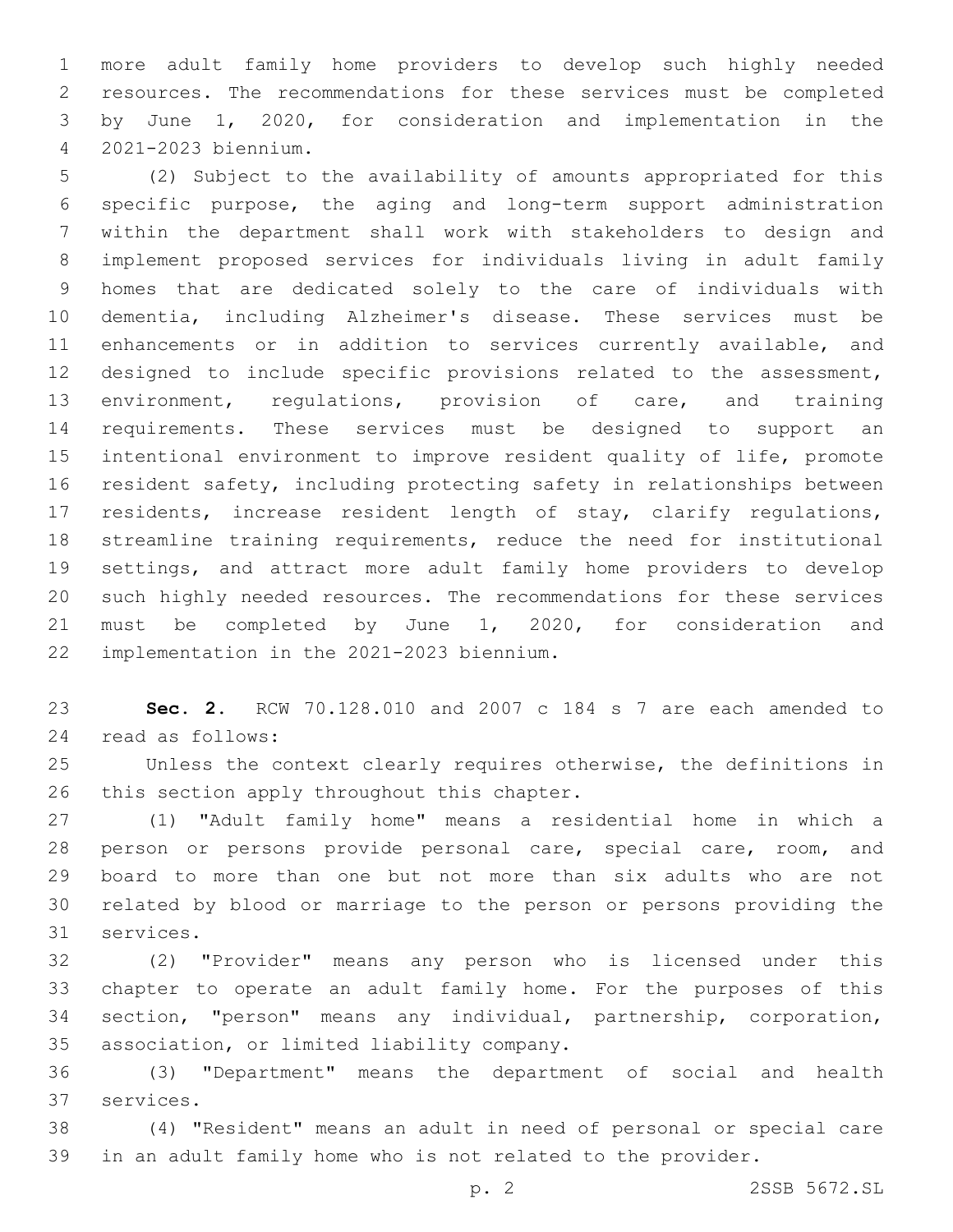(5) "Adults" means persons who have attained the age of eighteen 2 years.

(6) "Home" means an adult family home.3

 (7) "Imminent danger" means serious physical harm to or death of a resident has occurred, or there is a serious threat to resident 6 life, health, or safety.

 (8) "Special care" means care beyond personal care as defined by 8 the department, in rule.

 (9) "Capacity" means the maximum number of persons in need of personal or special care permitted in an adult family home at a given time. This number shall include related children or adults in the 12 home and who received special care.

 (10) "Resident manager" means a person employed or designated by 14 the provider to manage the adult family home.

 (11) "Adult family home licensee" means a provider as defined in this section who does not receive payments from the medicaid and 17 state-funded long-term care programs.

 (12) "Adult family home training network" means a nonprofit organization established by the exclusive bargaining representative of adult family homes designated under RCW 41.56.029 with the 21 capacity to provide training, workforce development, and other services to adult family homes.

 NEW SECTION. **Sec. 3.** A new section is added to chapter 70.128 24 RCW to read as follows:

 (1) If the department has any contracts for personal care services with any adult family home represented by an exclusive 27 bargaining representative:

 (a) Effective July 1, 2020, training required under this chapter for adult family homes must be available through an adult family home 30 training network.

 (b) The exclusive bargaining representative shall designate the 32 adult family home training network.

 (c) The parties to the collective bargaining agreement must negotiate a memorandum of understanding to provide for contributions to the adult family home training network. Contributions to the adult family home training network must begin no sooner than January 1, 2020. Contributions to the adult family home training network for fiscal year 2021 must be limited to no more than the amount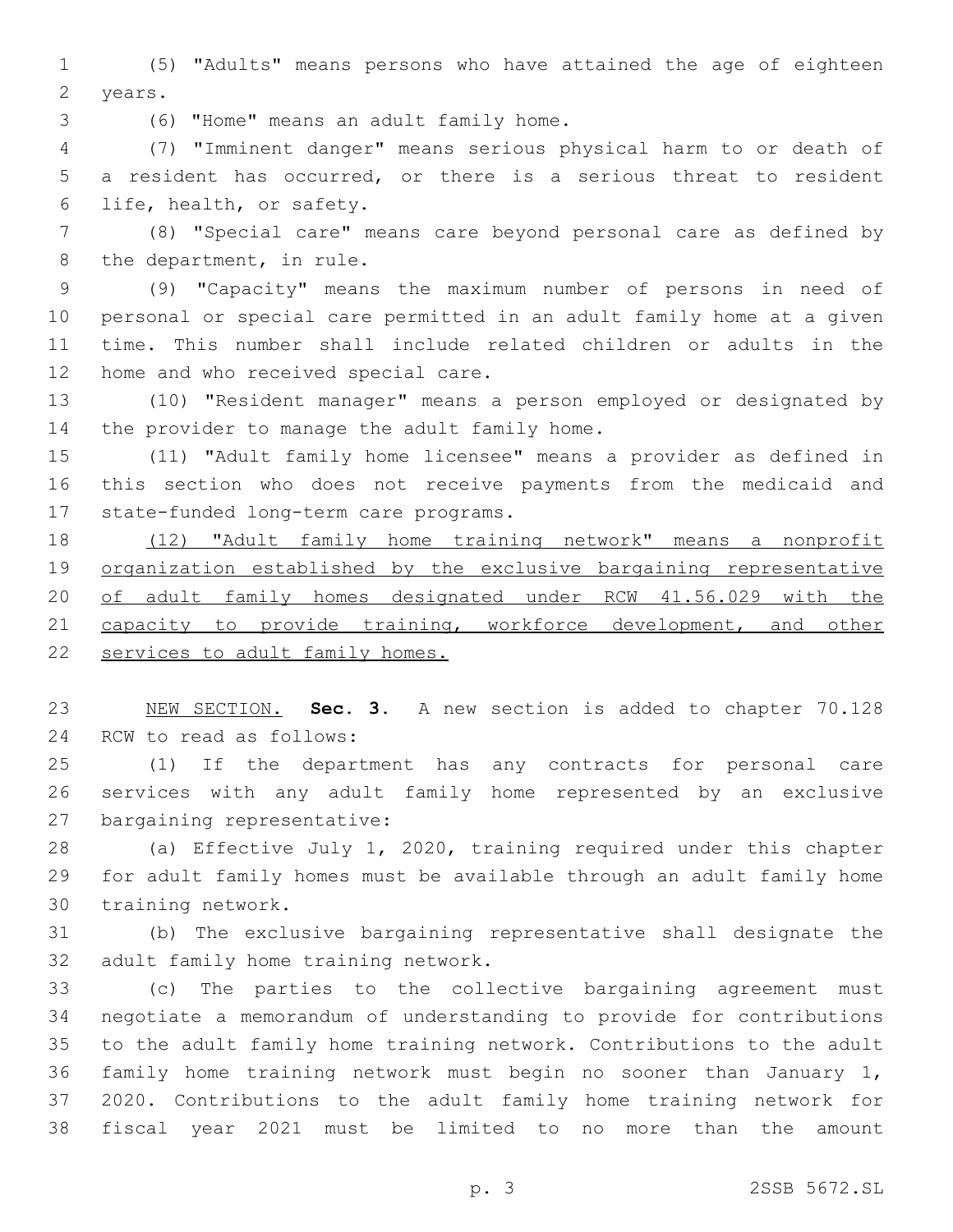appropriated for training in the 2019-2021 collective bargaining 2 agreement.

 (d) Contributions must be provided to the adult family home training network through a vendor contract executed by the 5 department.

 (e) The adult family home training network shall provide reports as required by the department verifying that providers have complied 8 with all training requirements.

(2) Nothing in subsection (1) of this section:9

 (a) Limits the ability of a department-approved training entity 11 or instructor to provide training to an adult family home provider, 12 resident manager, or caregiver;

 (b) Requires that a department-approved training entity or instructor contract with an adult family home training network; or

 (c) Prevents an adult family home provider, resident manager, or caregiver from receiving training from a department-approved training 17 entity or instructor.

 NEW SECTION. **Sec. 4.** A new section is added to chapter 70.128 19 RCW to read as follows:

 (1) By December 1, 2020, the department shall report to the appropriate committees of the legislature on the status of the adult 22 family home training network.

23 (2) This section expires July 1, 2021.

 **Sec. 5.** RCW 70.128.230 and 2013 c 259 s 5 are each amended to 25 read as follows:

 (1) The definitions in this subsection apply throughout this section unless the context clearly requires otherwise.

 (a) "Caregiver" includes all adult family home resident managers and any person who provides residents with hands-on personal care on behalf of an adult family home, except volunteers who are directly 31 supervised.

 (b) "Indirect supervision" means oversight by a person who has demonstrated competency in the core areas or has been fully exempted from the training requirements pursuant to this section and is quickly and easily available to the caregiver, but not necessarily 36 on-site.

 (2) Training must have three components: Orientation, basic training, and continuing education. All adult family home providers,

p. 4 2SSB 5672.SL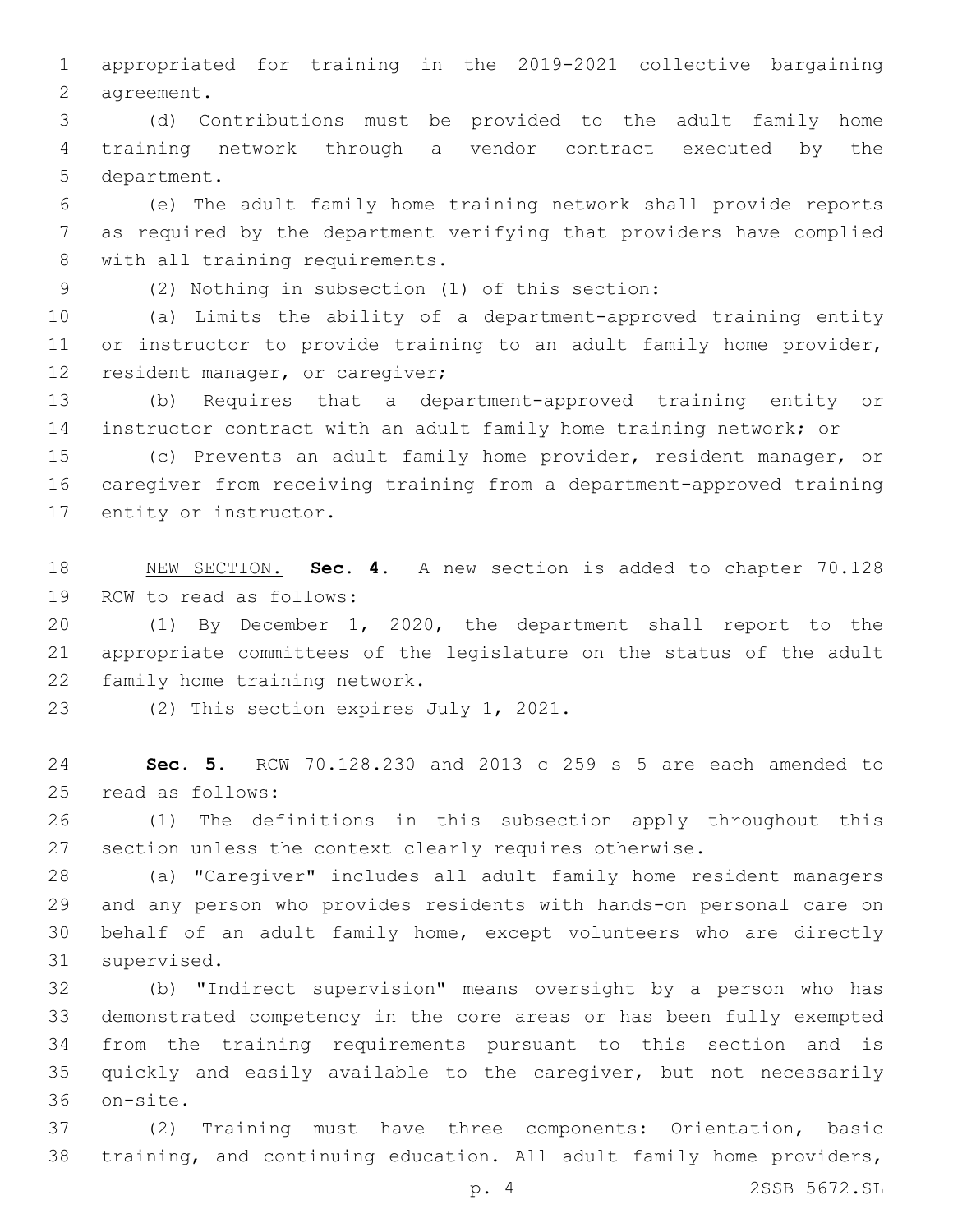resident managers, and employees, or volunteers who routinely interact with residents shall complete orientation. Caregivers shall complete orientation, basic training, and continuing education.

 (3) Orientation consists of introductory information on residents' rights, communication skills, fire and life safety, and universal precautions. Orientation must be provided at the facility by appropriate adult family home staff to all adult family home employees before the employees have routine interaction with 9 residents.

 (4) Basic training consists of modules on the core knowledge and skills that caregivers need to learn and understand to effectively and safely provide care to residents. Basic training must be outcome- based, and the effectiveness of the basic training must be measured by demonstrated competency in the core areas through the use of a competency test. Basic training must be completed by caregivers within one hundred twenty days of the date on which they begin to provide hands-on care. Until competency in the core areas has been demonstrated, caregivers shall not provide hands-on personal care to 19 residents without direct supervision.

 (5) For adult family homes that serve residents with special needs such as dementia, developmental disabilities, or mental illness, specialty training is required of providers and resident 23 managers.

 (a) Specialty training consists of modules on the core knowledge and skills that providers and resident managers need to effectively and safely provide care to residents with special needs. Specialty training should be integrated into basic training wherever appropriate. Specialty training must be outcome-based, and the effectiveness of the specialty training measured by demonstrated competency in the core specialty areas through the use of a 31 competency test.

 (b) Specialty training must be completed by providers and resident managers before admitting and serving residents who have been determined to have special needs related to mental illness, dementia, or a developmental disability. Should a resident develop special needs while living in a home without specialty designation, the provider and resident manager have one hundred twenty days to 38 complete specialty training.

 (6) Continuing education consists of ongoing delivery of information to caregivers on various topics relevant to the care

p. 5 2SSB 5672.SL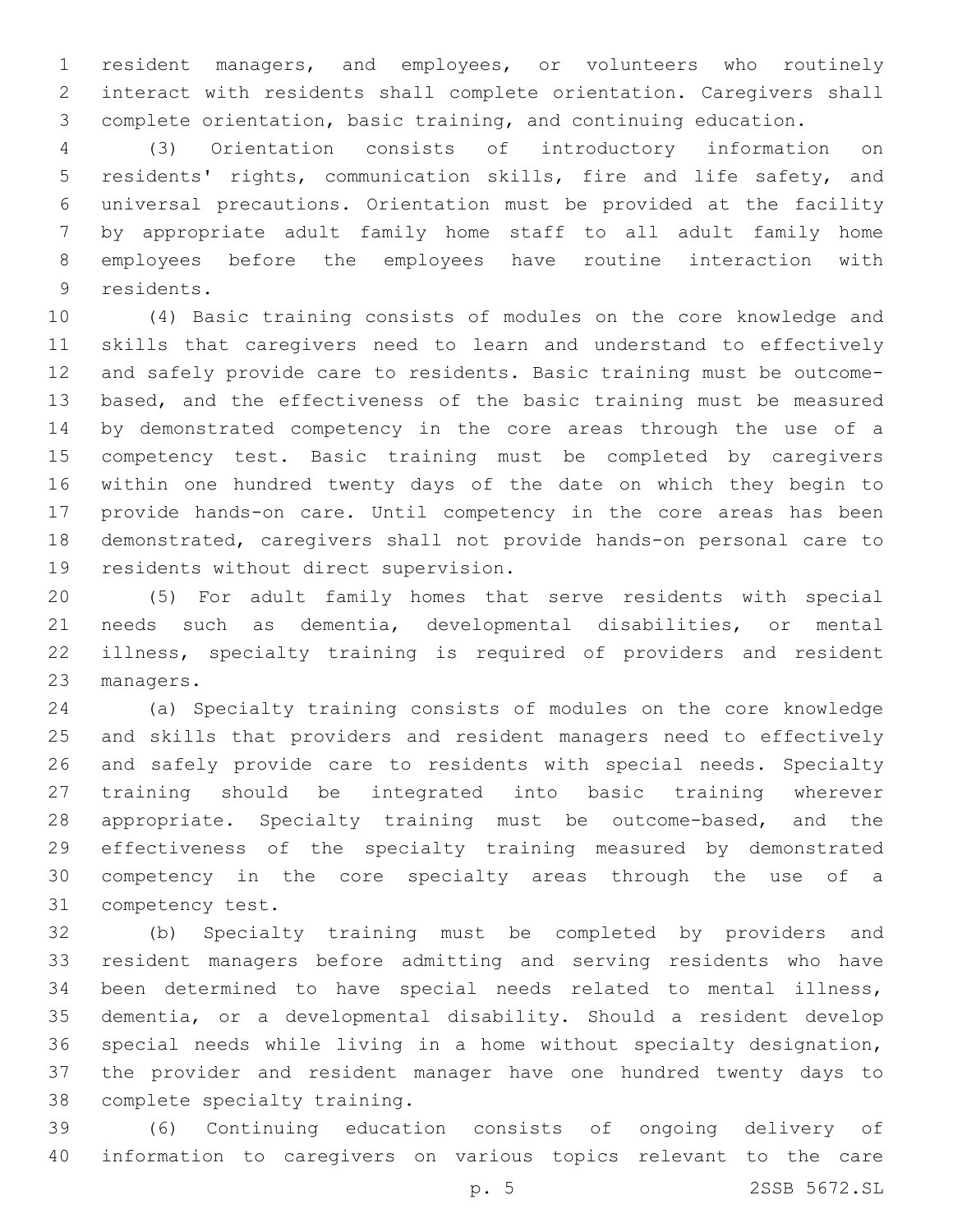setting and care needs of residents. Competency testing is not required for continuing education. Continuing education is not required in the same calendar year in which basic or modified basic training is successfully completed. Continuing education is required in each calendar year thereafter. If specialty training is completed, the specialty training applies toward any continuing education requirement for up to two years following the completion of the 8 specialty training.

 (7) Persons who successfully ((challenge)) complete the 10 competency challenge test for basic training are fully exempt from the basic training requirements of this section. Persons who 12 successfully ((challenge)) complete the specialty training competency 13 challenge test are fully exempt from the specialty training 14 requirements of this section.

 (8) (a) Registered nurses and licensed practical nurses licensed under chapter 18.79 RCW are exempt from any continuing education 17 requirement established under this section.

 (b) The department may adopt rules that would exempt licensed persons from all or part of the training requirements under this chapter, if they are (i) performing the tasks for which they are 21 licensed and (ii) subject to chapter 18.130 RCW.

 (9) In an effort to improve access to training and education and 23 reduce costs, especially for rural communities, the ((coordinated system of long-term care training and education)) adult family home 25 training network must include the use of innovative types of learning strategies such as internet resources, videotapes, and distance learning using satellite technology coordinated through community colleges, private associations, or other entities, as defined by the 29 department.

 (10) The adult family home training network shall assist adult family homes that desire to deliver facility-based training with facility designated trainers, or adult family homes that desire to 33 pool their resources to create shared training systems ( $\sqrt{t}$  must be 34 encouraged by the department in their efforts)). The department shall develop criteria for reviewing and approving trainers and training materials. The department may approve a curriculum based upon attestation by an adult family home administrator that the adult family home's training curriculum addresses basic and specialty training competencies identified by the department, and shall review a curriculum to verify that it meets these requirements. The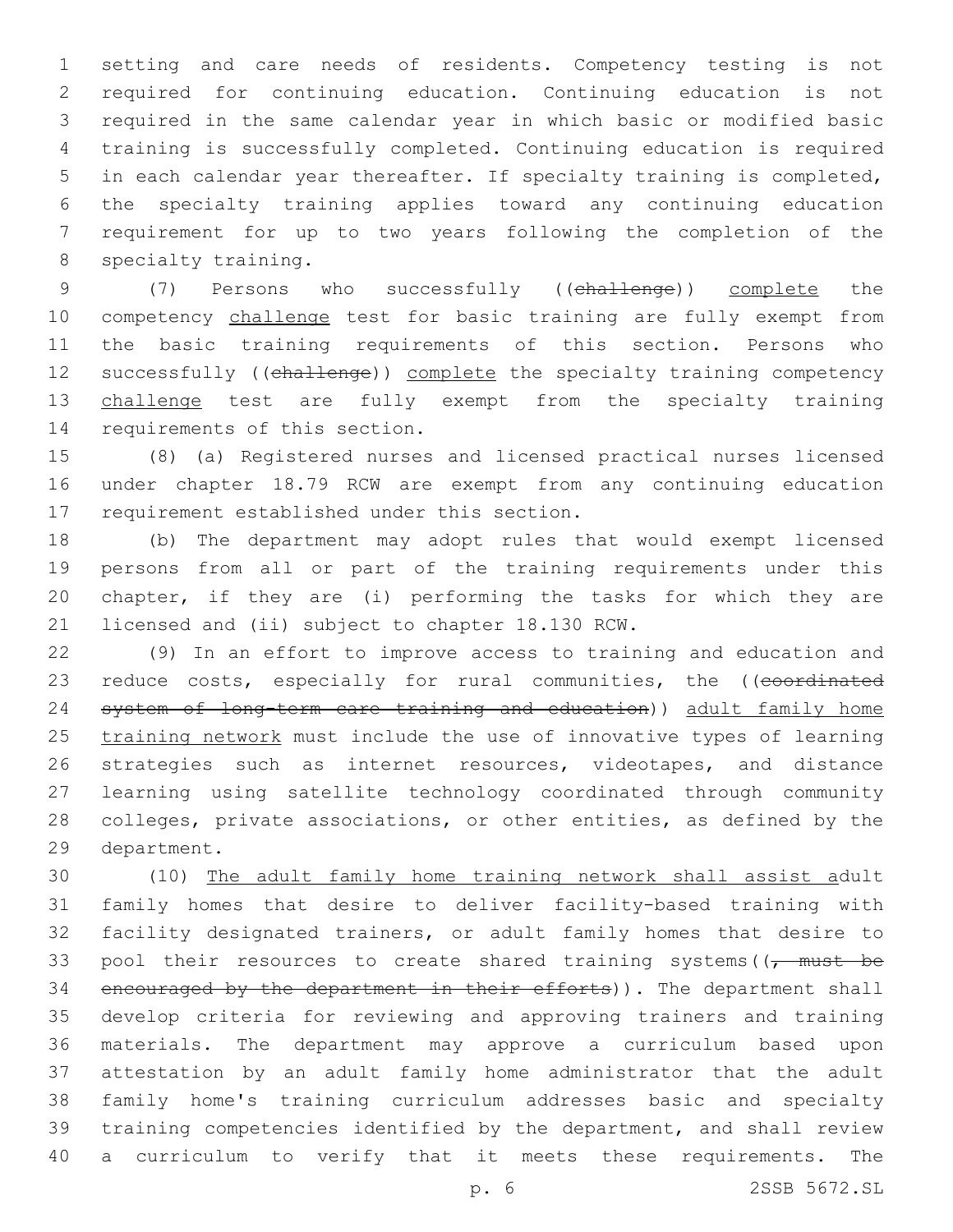department may conduct the review as part of the next regularly scheduled inspection authorized under RCW 70.128.070. The department shall rescind approval of any curriculum if it determines that the curriculum does not meet these requirements.4

5 (11) The department shall adopt rules by September 1, 2002, for 6 the implementation of this section.

 (12)(a) Except as provided in (b) of this subsection, the orientation, basic training, specialty training, and continuing education requirements of this section commence September 1, 2002, and shall be applied to (i) employees hired subsequent to September 1, 2002; or (ii) existing employees that on September 1, 2002, have not successfully completed the training requirements under RCW 70.128.120 or 70.128.130 and this section. Existing employees who have not successfully completed the training requirements under RCW 70.128.120 or 70.128.130 shall be subject to all applicable 16 requirements of this section.

17 (b) Beginning January 7, 2012, long-term care workers, as defined 18 in RCW 74.39A.009, employed by an adult family home are also subject 19 to the training requirements under RCW 74.39A.074.

 *\*NEW SECTION. Sec. 6. If specific funding for the purposes of this act, referencing this act by bill or chapter number, is not provided by June 30, 2019, in the omnibus appropriations act, this act is null and void.*

*\*Sec. 6 was vetoed. See message at end of chapter.*

Passed by the Senate April 25, 2019. Passed by the House April 17, 2019. Approved by the Governor May 21, 2019, with the exception of certain items that were vetoed. Filed in Office of Secretary of State May 21, 2019.

Note: Governor's explanation of partial veto is as follows:

"I am returning herewith, without my approval as to Section 6, Second Substitute Senate Bill No. 5672 entitled:

"AN ACT Relating to adult family home specialty services."

Section 6 contains a null and void clause. The enacted budget references the bill number, but does not provide specific funding. Therefore, the bill might be void if this section is not vetoed. The Department of Social and Health Services agrees that this work is important, so it will begin this work without additional resources.

For these reasons I have vetoed Section 6 of Second Substitute Senate Bill No. 5672.